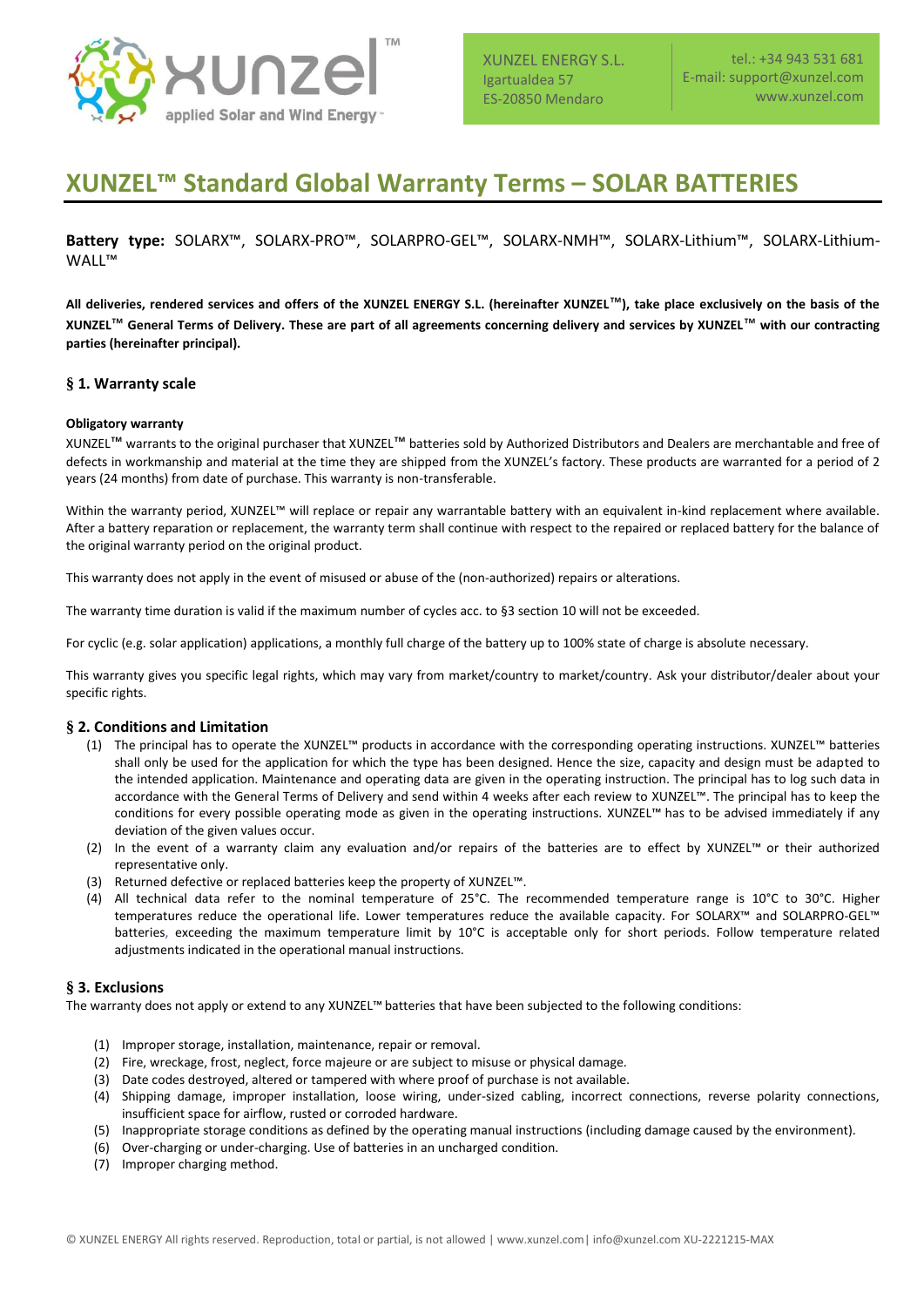

- (8) Damage from electrical equipment.
- (9) Use of the battery for applications other than which it was designed and intended for by XUNZEL™.
- (10) In case of connect batteries from different batch, different model, different chemistry, different state of charge or used, in the same bank.
- (11) In case of exceeding the maximum number of cycles in relation to deep of discharge (according to product data-sheet), the time limited warranty becomes automatically null and void at the time of exceeding the limit.
- (12) Warranty claims cannot be accepted if the conditions of the warranty certificate will not be fulfilled.

### **§ 4. Warranty regulation**

- (1) The warranty period is two years (24 moths) from delivery, but not more than 26 months after completion of the product.
- (2) XUNZEL™ guarantees that the shipment at the time of delivery was free of defects which could nullify or seriously impair the value or suitability of the shipment for its usual or agreed upon use.
- (3) The delivered shipment must be checked thoroughly immediately on arrival by the principal or an appointed third party. The delivery will be considered to be approved if XUNZEL™ has not received a notice of defects, within seven working days, regarding obviously defective goods or other defects that were verified during an immediate and careful inspection of the goods, or within seven working days after the moment that during normal usage the defect should have been discovered, all such defects have to be notified to XUNZEL™ in written form. At request of XUNZEL™ the defective item is to be sent carriage free back to XUNZEL™.
- (4) Freight charges for replacement product shipped from the factory and/or Distributor, Dealer or Installer's location are not covered under XUNZEL™ manufacturer warranty. Any costs for transportation, duties and/or taxes, installation/removal, recharging, system tests, loss of time or use of equipment, service calls or rentals will NOT be covered by XUNZEL™.
- (5) In the absence of proof to the contrary, it shall be presumed that any lack of conformity becomes apparent within 6 months after delivery of the product. After 6 months, any defect is presumed to be due to misuse, and it is therefore up to the principal to provide proof claiming the application of the warranty. (1999/44/EC)
- (6) The warranty will be inapplicable if the principal or any other third party commissioned by the principal, without the permission of XUNZEL™, has modified the goods in such a manner that the rectification of defects has become impossible or reasonably difficult. In all cases the added costs for repairing goods that have been modified are to be carried by the principal. XUNZEL™ is not liable for damages caused by wear and tear, incorrect use or inappropriate use, storage or overuse.
- (7) In isolated cases were in agreement with the principal XUNZEL™ has agreed to deliver used goods this is done with exclusion of warranty.

# **§ 5. Claims**

To address issues with a battery covered by warranty, contact the Distributor, Dealer or Installer from which the battery was purchased to verify the battery condition/defect. Alternatively, contact XUNZEL™ Customer Service or Technical Support directly for instruction on how to proceed with a warranty claim and/or assistance with troubleshooting.

To claim a manufacturing warranty, a XUNZEL™ Battery Test Sheet & Warranty Claim Form must be completed, noting the battery model and manufacture date code, accompanied by a copy of the proof of purchase showing the date of purchase and/or installation date. Service/maintenance records may also be requested.

In case of a claim XUNZEL™ has to be contacted in writing form at the following address:

**XUNZEL ENERGY S.L. Igartualdea 67, ES-20850 Mendaro (Spain) Tel.: +34 943 531 681 E-mail: support@xunzel.com www.xunzel.com**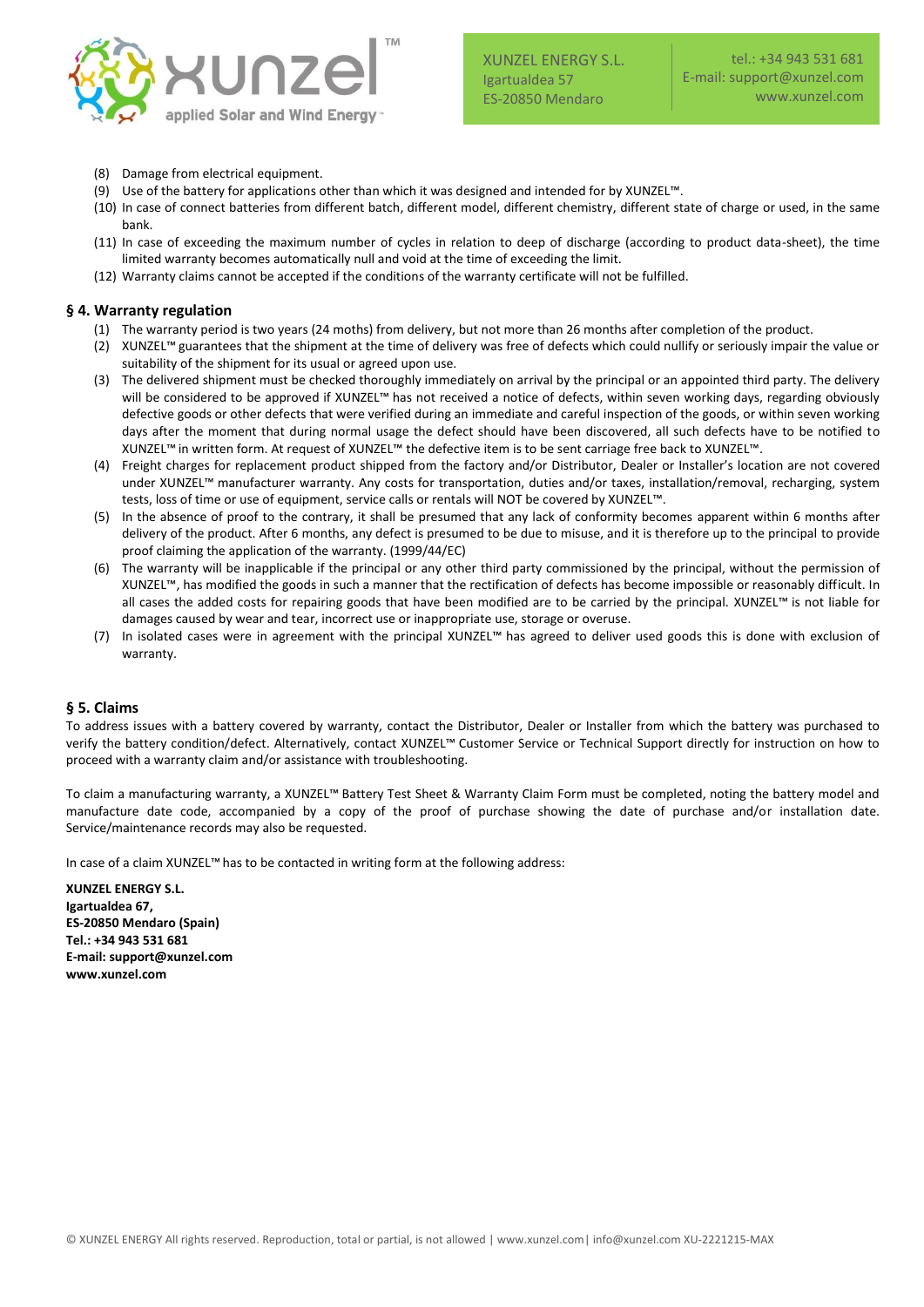

XUNZEL ENERGY S.L. Igartualdea 57 ES-20850 Mendaro

# **XUNZEL™ Política de Garantía Global Estándar – BATERÍAS SOLARES**

**Tipo de Batería:** SOLARX™, SOLARX-PRO™, SOLARPRO-GEL™, SOLARX-NMH™, SOLARX-Lithium™, SOLARX-Lithium-WALL™

**Todas las entregas, los servicios prestados y las ofertas realizadas por parte de XUNZEL ENERGY S.L. (en adelante XUNZEL™), tienen lugar exclusivamente bajo las Condiciones Generales de Entrega de XUNZEL™. De la misma manera, forman parte de los acuerdos relativos a la entrega y a los servicios de XUNZEL™ con las partes contratantes (en adelante, el principal).**

## **§ 1. Alcance de la Garantía**

## **Garantía obligatoria**

XUNZEL™ garantiza al comprador original que las baterías de XUNZEL™ vendidas por los Distribuidores y Concesionarios Autorizados son comercializables y están libres de defectos materiales y de fabricación en el momento en que se envían desde la fábrica de XUNZEL. Estos productos están garantizados por un período de 2 años (24 meses) a partir de la fecha de compra. Esta garantía es intransferible.

Dentro del período de garantía, XUNZEL™ sustituirá o reparará cualquier batería que esté en garantía por un producto equivalente en especie cuando esté disponible. Después de una reparación o sustitución de la batería, el plazo de garantía continuará con respecto a la batería reparada o sustituida durante el resto del período de garantía original del producto original.

Esta garantía no es aplicable en caso de uso indebido o abuso por reparaciones o modificaciones (no autorizadas).

La duración de la garantía es válida mientras no se sobrepase el número máximo de ciclos según §3 sección 10.

Para aplicaciones cíclicas (ej., aplicaciones solares), es absolutamente necesaria una carga mensual completa de la batería hasta el 100% del estado de carga.

Esta garantía le otorga derechos legales específicos, que pueden variar de un mercado/país a otro. Pregunte a su distribuidor/vendedor sobre sus derechos específicos.

# **§ 2. Condiciones y Limitaciones**

- (1) El principal debe utilizar los productos XUNZEL™ de acuerdo a las instrucciones de uso correspondientes. Las baterías XUNZEL™ solo deben utilizarse en la aplicación para la que dicho modelo ha sido diseñado. Por lo tanto, el tamaño, la capacidad y el diseño deben adaptarse a la aplicación prevista. Los datos de mantenimiento y funcionamiento se especifican en las instrucciones de uso. El principal tiene que registrar dichos datos de acuerdo a las Condiciones Generales de Entrega y enviarlos a XUNZEL™ en un plazo de 4 semanas después de cada revisión. El principal debe mantener las condiciones para cada modo de funcionamiento posible, tal y como se indica en las instrucciones de uso. En caso de que se produzca una desviación de los valores indicados, deberá informar inmediatamente a XUNZEL™.
- (2) En el caso de una reclamación de la garantía, cualquier evaluación y/o reparación de las baterías debe ser realizada únicamente por XUNZEL™ o un representante autorizado.
- (3) Las baterías defectuosas o reemplazadas que hayan sido devueltas pasarán a ser propiedad de XUNZEL™.
- (4) Todos los datos técnicos están referidos a una temperatura nominal de 25°C. El rango de temperatura recomendado es de 10°C a 30°C. Temperaturas más altas reducen la vida útil. Temperaturas más bajas reducen la capacidad disponible. Para baterías SOLARX™ and SOLARPRO-GEL™, superar el límite superior de temperatura en 10°C es aceptable solo durante cortos periodos de tiempo. Siga los ajustes relacionados con la temperatura que se indican en las instrucciones del manual de funcionamiento.

### **§ 3. Exclusiones**

La garantía no se aplica o extiende a ninguna batería XUNZEL™ que haya sido sujeta a las siguientes condiciones:

- (1) Almacenamiento, instalación, mantenimiento, reparación o retirada inapropiada.
- (2) Fuego, desastre, helada, negligencia, fuerza mayor u objeto de un uso indebido o de daños físicos.
- (3) Códigos y números de serie borrados, alterados o manipulados cuando no se dispone de la prueba de compra.
- (4) Daños de transporte, instalación incorrecta, cableado suelto, cableado de tamaño insuficiente, conexiones incorrectas, conexiones de polaridad inversa, espacio insuficiente para el flujo de aire, hardware oxidado o corroído.